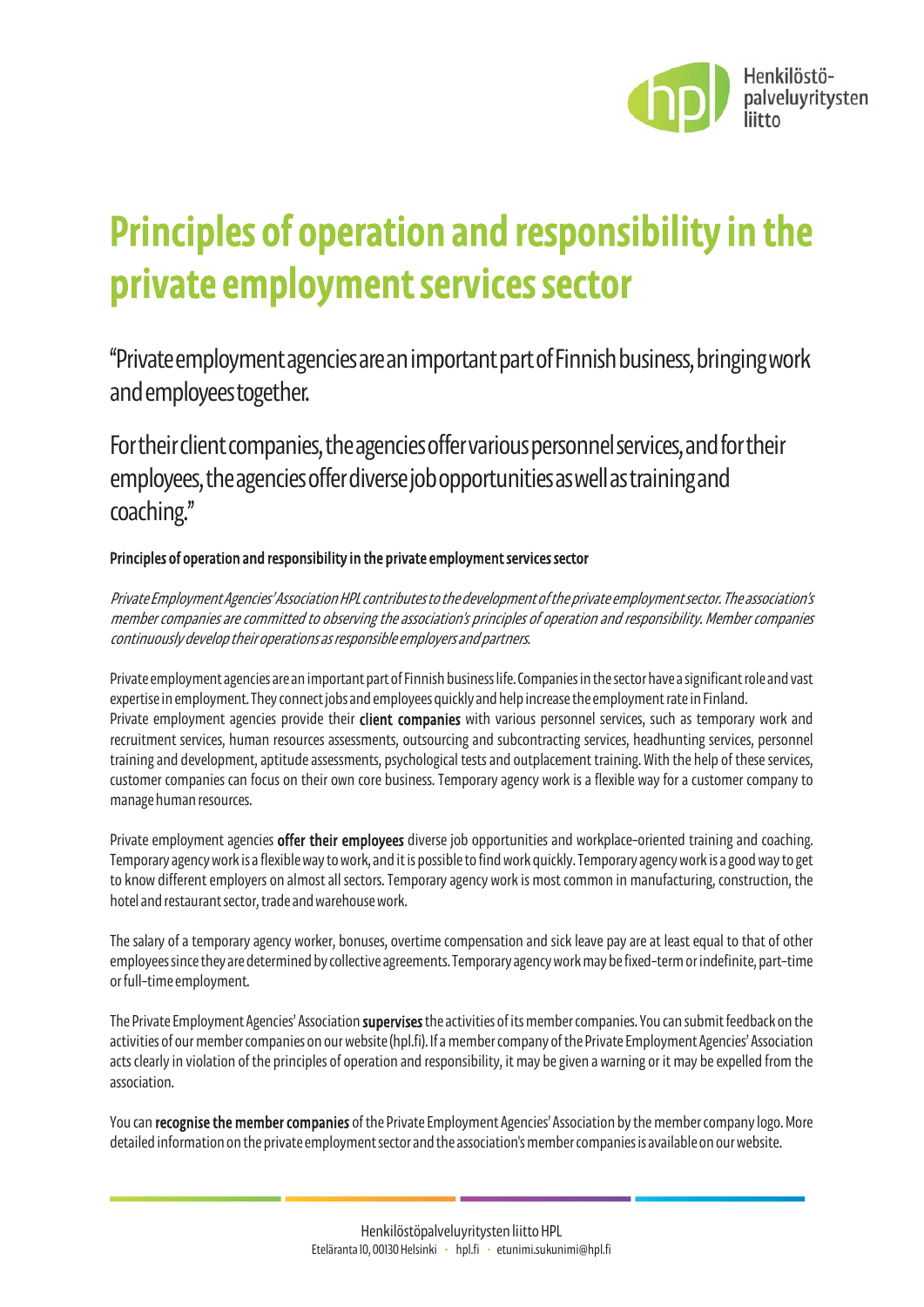

## Objective and definitions

The **objective** of the principles of operation and responsibility in the private employment sector is to ensure that employment service companies manage employment in an expert, responsible and professional manner.

- Client companyrefers to a company that purchases private employment services from a private employment service company. In the Employment Contracts Act, a client company is also called a user company in relation to temporary agency work.
- Jobseekerrefers to a person who applies for a vacancy or job in a client company with an open application through a private employment service company.
- Temporary agency worker refers to an employee who has concluded an employment contract with a private employment service company. They mainly work in the premises of a client company and are under the supervision and management of the client company.

### Private employment agencies as responsible employers

#### We manage the recruitment process with expertise and professionalism

- We promote the employment of jobseekers and when recruiting employees, we follow the principles of a check list of good recruitment practices (HPL).
- We respect the privacy and data protection of our jobseekers and employees by following the data protection guidelines in the human resources services sector. The guidelines have beencreated by HPL and prepared in accordance with the EU Data Protection Regulation (GDPR) and have been approved by the Data Protection Ombudsman.
- We comply with the rules for the recruitment of foreign employees for the private employment services sector (HPL).

"Responsibility is an important theme for the competitiveness and reputation of companies in our sector."

#### We are responsible employers

- We provide employees with the principal terms of work in writing and conclude a fixed-term employment contract with our employees only when there is a legal reason for doing so.
- We comply with the minimum terms of employment in accordance with the Employment Contracts Act, which are either based on the collective agreement of the private employment servicessector or the collective agreement binding on a client company. If no applicable collective agreement exists, the terms concerning the salary, working hours and annual holidays of the hired employee are at least in accordance with the agreements or practices applicable to the client company.
- We aim to ensure that employees' working hours, pay and other terms of employment are defined in accordance with the same principles as the terms and conditions of the customer company's own employees performing similar work.
- We pay our employees their salary regardless of whether the client company pays the invoice for the temporary agency work service.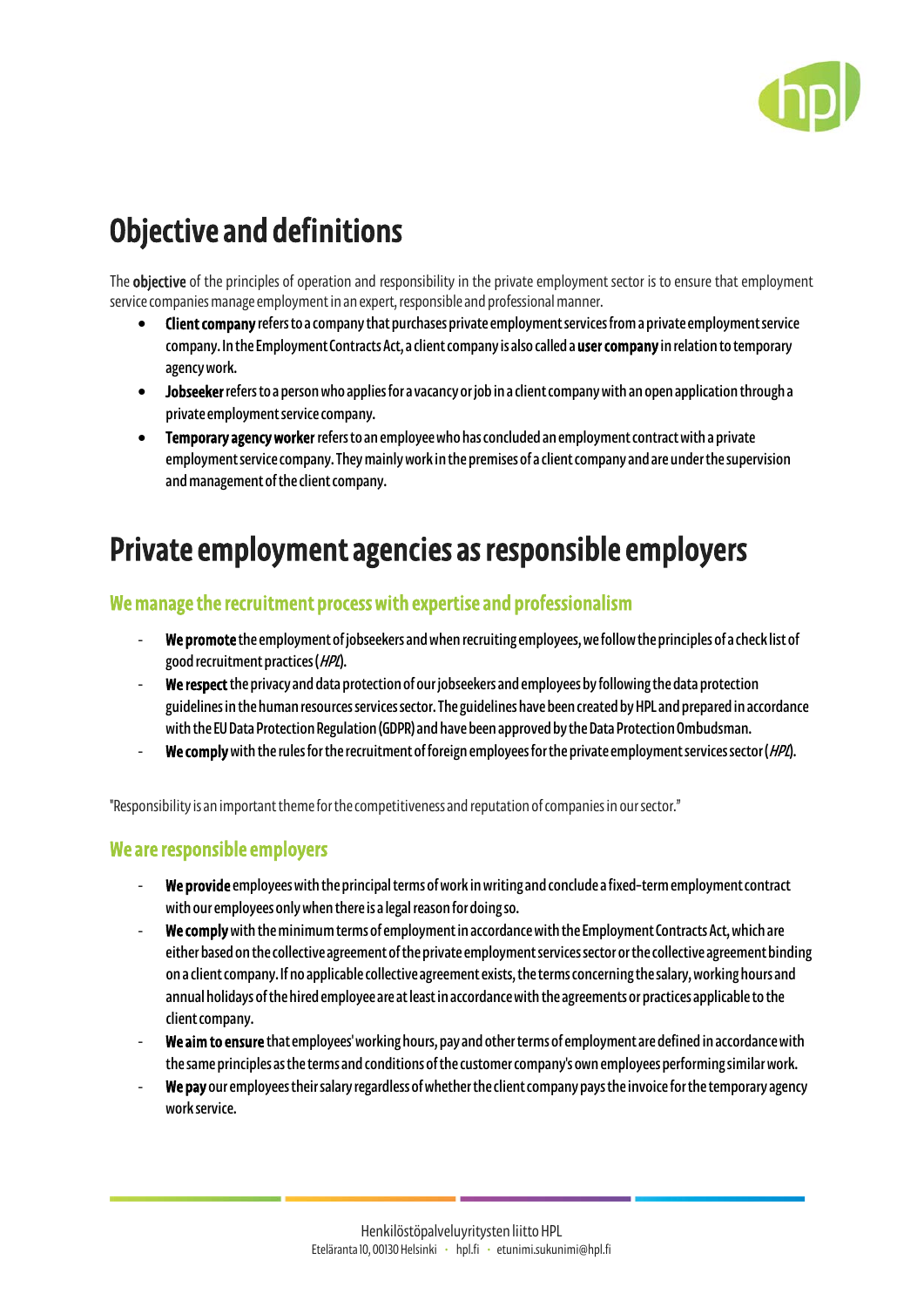

- We handle matters related to the employees' employment relationships in accordance with the law and good personnel policy. In order to ensure this, we always have at least one person in charge of employment relationships, who has completed HPL's employment relationship training in employment services and passed the related test.
- We take into account, as far as possible, the established principle of continuity in the field of employment services. This means that benefits related to the length of an employment relationship, such as the right to sick pay or annual leave, are retained when the employee has several fixed-term employment relationships in succession and when there is only a short break between the employment relationships.

"We pay our employees their salary regardless of whether the client company pays the invoice for the temporary agency work service."

#### We treat our employees fairly and equally

- We consider the different abilities and backgrounds of our jobseekers and employees and promote the equality and diversity of work communities.
- We require our customer companies to treat our employees equally and fairly.
- We do not charge our employees fees for temporary work or recruitment.
- We have a positive attitude towards our employees organizing into unions.

"We require our client companies to treat our employees equally and fairly. "

#### We care about the well-being of our employees

- We provide our employees with sufficient training for the work and ensure that the client company also trains them for the actual job.
- We require our customer companies to provide a safe working environment at the customer's premises and that the equipment used is safe.
- We prepare an occupational safety and health action plan and ensure that the employees select an occupational safety and health representative if the company regularly employs at least ten employees (including temporary agency workers). We take care of statutory accident insurance.
- We have concluded an occupational health care agreement and prepared an occupational health care action plan. We offer occupational health care that is better than statutory occupational health care for all employees who have worked for us for more than six months.

"We provide our employees with sufficient training for the work and ensure that the client company also trains them for the actual iob."

#### We develop and maintain the competence of our employees

- We promote and support the re-employment of all our employees.
- We offer our employees the opportunity to experiment with different types of work.
- We ensure that our employees are trained and help them maintain their competence. This is often done together with the client company.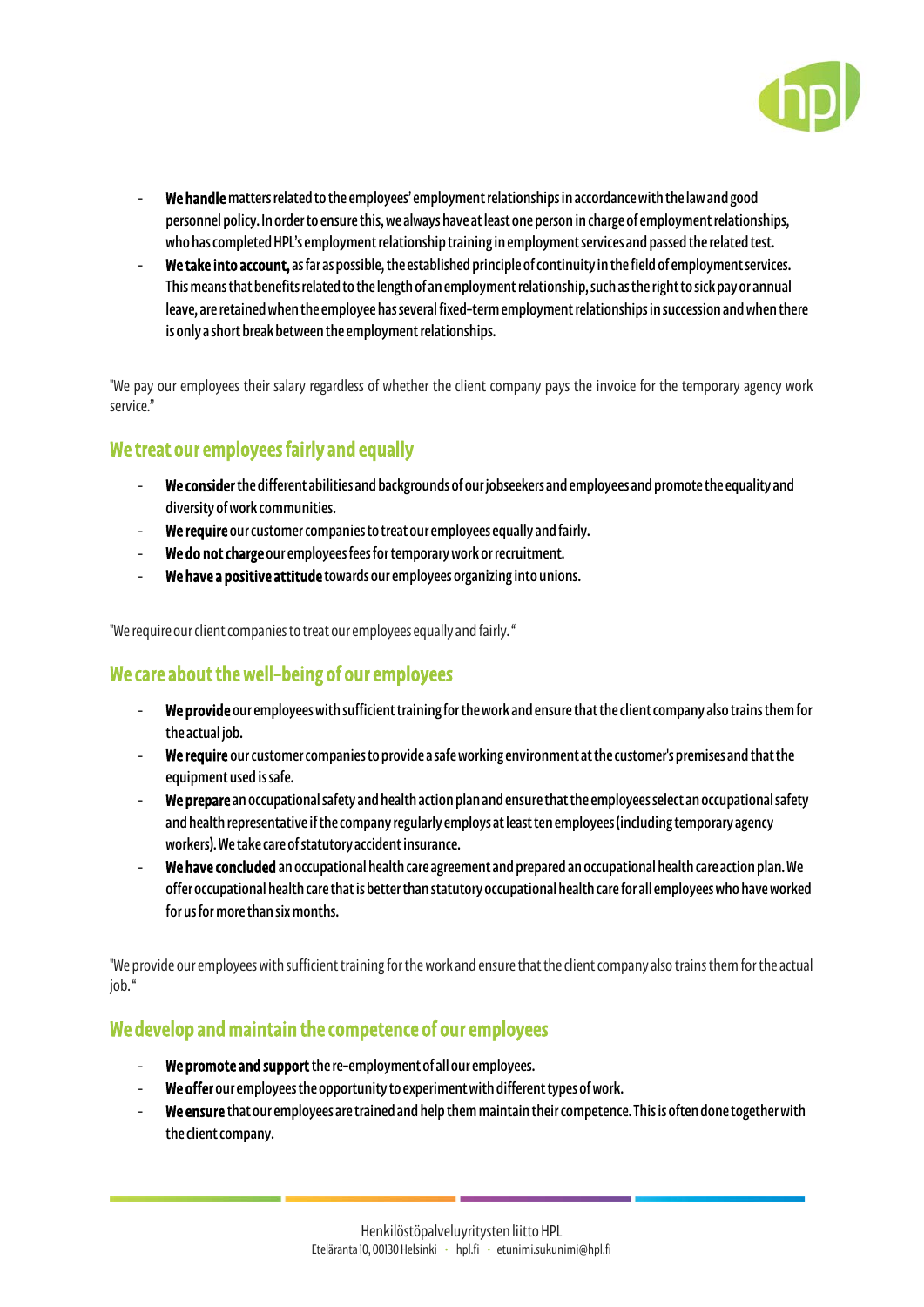

We prepare a personnel and training plan in accordance with the Act on Co-operation within Undertakings if the requirements laid down in the Act are met.

" We offer our employees the opportunity to experiment with different types of work. "

## Private employment agencies as responsible partners

#### We are a responsible and trustworthy partner

- We prepare customer contracts mainly in writing and always operate in accordance with the current legislation.
- We comply with the general terms and conditions for the temporary agency work and the general terms of contract for recruitment in the private employment sector or the principles arising from them in our customer contracts.
- We operate in a confidential manner in our customer relationships. We handle trade secrets as well as customer and personal data as required by the EU Data Protection Regulation (GDPR).
- We have registered on Vastuu Group Oy's Reliable Partner service (or similar service) which means that the customer company can check at any time that our company does not have any tax or pension insurance debt.

"As a rule, we prepare customer contracts in writing and always operatein accordance with the current legislation. "

#### We provide expert and professional services

- We continuously develop our services and help our client companies develop their own business.
- We offer our client companies expert, flexible and innovative staffing solutions.
- We recruit skillful employees and provide skillful agency workers to our customers.
- We only use generally accepted and reliable aptitude assessments and other tests.
- We ensure the reliability of the information provided by our jobseekers.

"We offer our client companies expert, flexible and innovative staffing solutions."

#### We respect the rules of the labour market and act fairly

- We treat our jobseekers and employees fairly and as required by good personnel policy.
- We complywith either the sector's own collective agreement or the collective agreement binding on a customer company in accordance with the Employment Contracts Act which means that the minimum terms of employment of our temporary agency workers correspond to the terms of employment of the employees of the customer company.
- If we include terms regarding recruitment fees in the customer contracts regarding agency workers, we will ensure that the recruitment fees are reasonable.
- We do not provide agency workers to companies that are the subject of legal industrial action.

"We treat our jobseekers and employeesfairly and as required by good personnel policy."